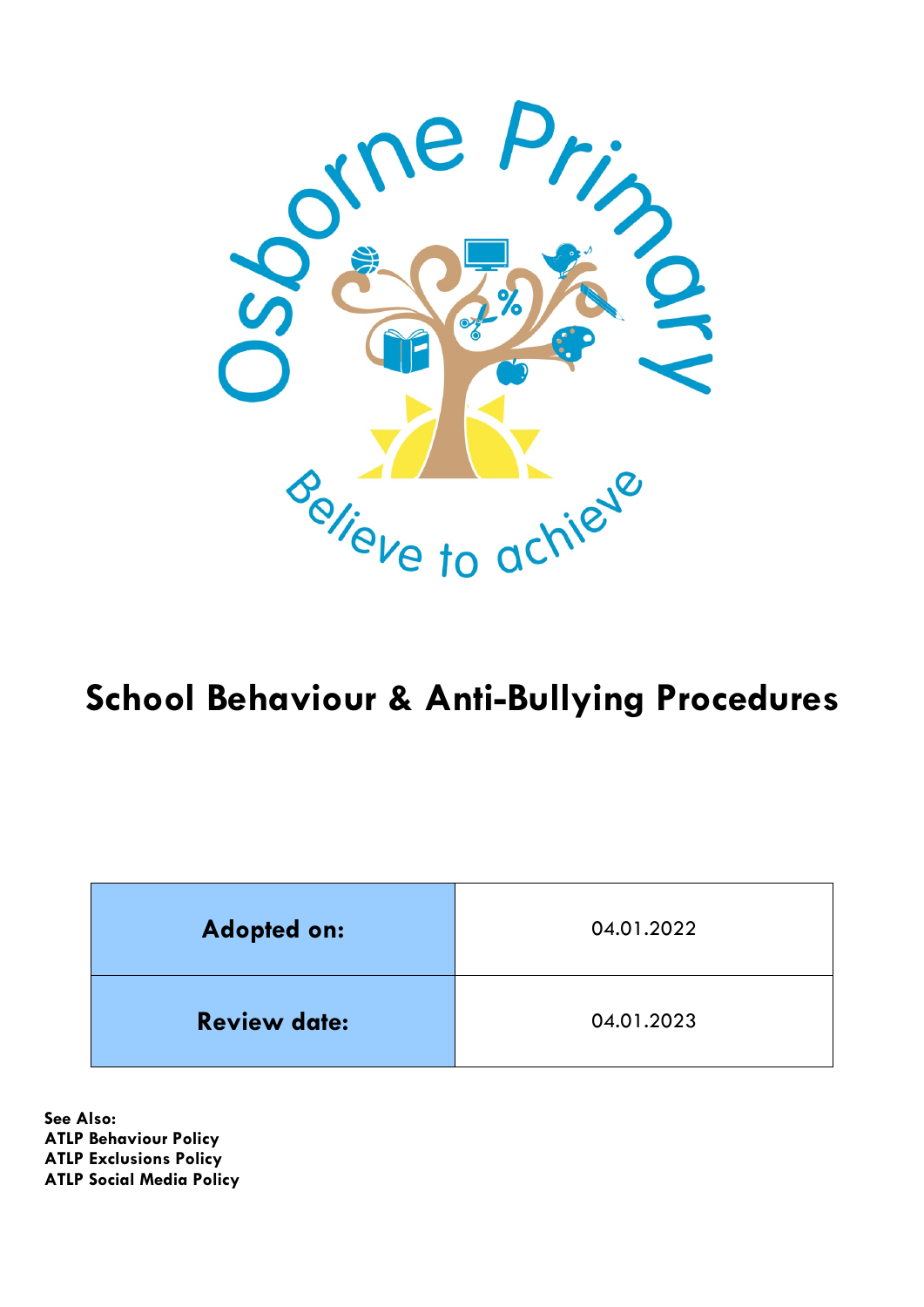# **Our Key Principles**

Osborne Primary School is committed to creating an environment where exemplary behaviour is at the heart of productive learning. Everyone is expected to maintain the highest standards of personal conduct, to accept responsibility for their behaviour and encourage others to do the same. As members of our community, we learn about our six core values that make Outstanding Osborne Learners: respect, fairness, self-control, forgiveness, persistence and courage. These guide our thinking and are central to our learning every day. We have three simple school rules to adhere to be: 'Ready, Respectful and Safe.'

**Ready**: We are READY to listen, READY to learn. We are READY for new challenges. We show each other how we are READY every day.

**Respectful**: We are RESPECTFUL to everyone we meet in school. We use kind words and welcome everyone. We listen to other's opinions and share ours in a safe way. We RESPECT our school and look after school property.

**Safe:** We are SAFE and keep each other SAFE. We have kind hands, feet and words. We think about where we are and make smart choices with our actions. We recognise when we feel UNSAFE and speak to an adult.

### **At Osborne Primary School we aim to:**

- Provide a safe, comfortable and caring environment where optimum learning takes place and everyone feels valued
- Provide clear guidance for children, staff and parents of expected levels of behaviour
- Use a consistent and calm approach
- Ensure ALL adults take responsibility for managing behaviour and follow-up incidents personally
- Ensure ALL adults use consistent language to promote positive behaviour and use restorative approaches instead of punishments

#### **Purpose of the behaviour policy**

To provide simple, practical procedures for staff and children that:

- Foster the belief that there are no 'bad' children, just 'wrong/bad choices'
- Encourage children to recognise that they can and should make 'right/good' choices
- Recognise individual behavioural norms and respond appropriately
- Promote self-esteem and self-discipline
- Teach appropriate behaviour through positive intervention

#### **All staff must:**

- Take time to welcome children at the beginning of each day
- Meet their class on the playground or at the door of their rooms at the start of each session
- Always pick up on children who are failing to meet expectations
- Use 'My Concern' or 'Progresso' to report/track concerns regarding children's behaviour
- Always redirect children by referring to 'Be Ready, Be Respectful and Be Safe' throughout the day

# **The Leadership Team must:**

- Be a visible presence around the school
- Regularly celebrate children and staff whose efforts go above and beyond expectations
- Encourage use of positive praise, phone calls/texts/notes home and certificates/stickers
- Ensure staff training needs are identified and met
- Use 'My Concern' or 'Progresso' to report/track concerns regarding children's behaviour
- Support teachers in managing children with more complex or challenging behaviours
- Identify and address any concerns relating to any pastoral triggers that may have caused the behaviour change

#### **Members of staff who manage behaviour well:**

- Deliberately and persistently catch children doing the right thing and praise them in front of others
- Know their classes well and develop positive relationships with all children
- Relentlessly work with the children to build mutual respect
- Remain calm and keep their emotion for when it is most appreciated by children
- Demonstrate unconditional care and compassion

# **Children want teachers to:**

- Give them a 'fresh start' every lesson
- Help them learn and feel confident
- Be just and fair
- Have a sense of humour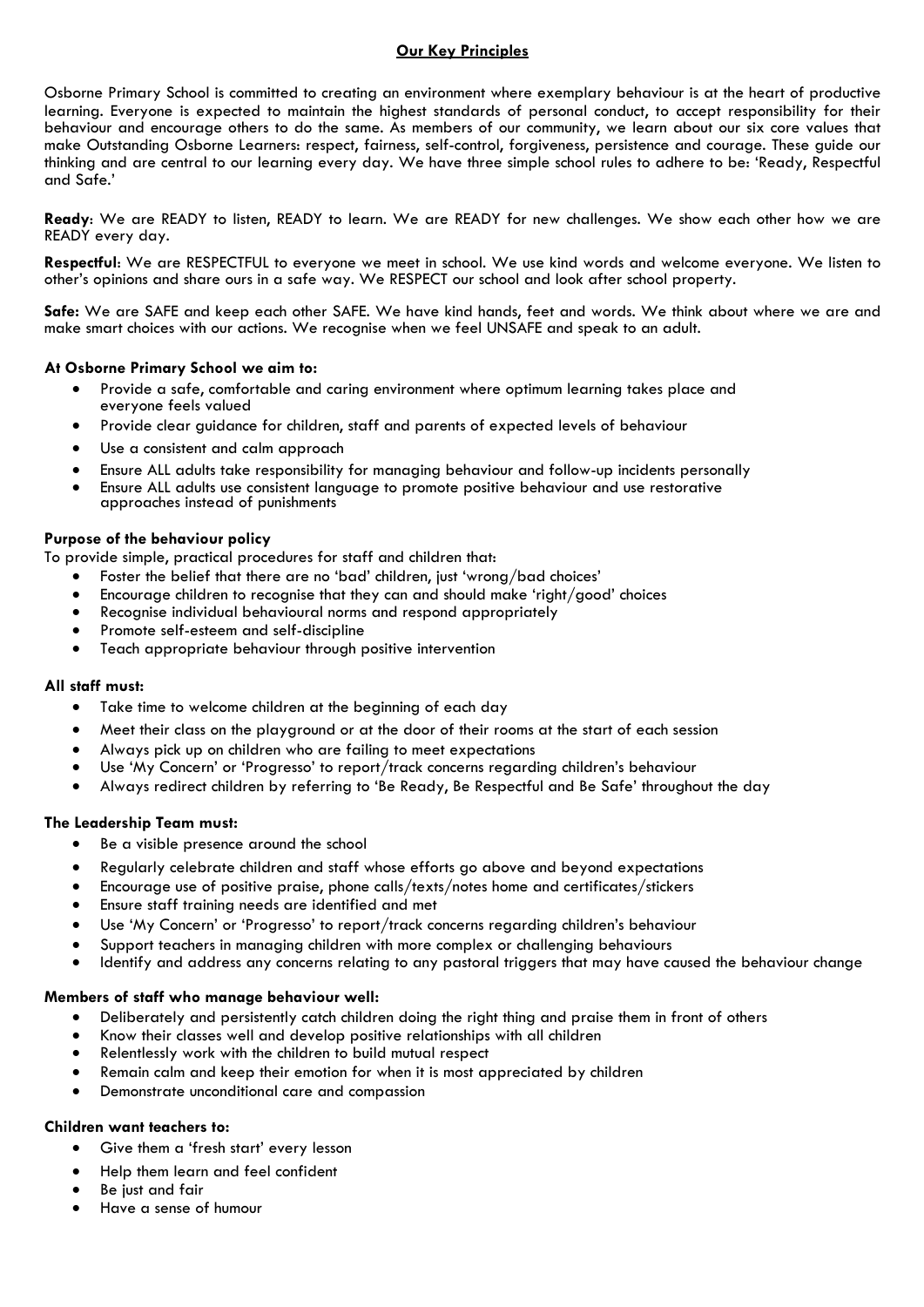# **Behaviour for Learning**

## **Osborne Primary School Principles: 'Be Ready, Be Respectful and Be Safe'**

We recognise that clear structure of predictable outcomes have the best impact on behaviour. Our principle sets out the rules, relentless routines and visible consistencies that all children and staff follow. It is based on the work of Paul Dix and his book 'When the adults change, everything changes'. Good behaviour is recognised sincerely rather than just rewarded. Children are praised publicly and reminded in private.

*''When people talk about behaviour, they obsessively search for the instant solution. Some peddle magic dust or 'behaviour systems' that glisten yet quickly fade. Others relentlessly scream for a bigger stick to beat children down with. Both extremes harbour an irresistible idea that there is a short cut to changing behaviour. They sell the lie that you can provoke sustained behavioural change in others without doing much hard work yourself. The truth is that there is no alternative to the hard work: building relationships with those who would rather not, resetting expectations with those who trample them, being relentlessly positive and sustaining a poker face when confronted with challenging behaviour.''*

#### Paul Dix, Pivotal Education

The school has 3 simple rules 'Be Ready, Be Respectful and Be Safe' which can be applied to a variety of situations and are taught and modelled explicitly. We also understand that for some children following our behaviour expectations are beyond their developmental level. In this case, these children will have bespoke positive behaviour plans which may include rewards to reinforce positive behaviour.

### **Pupil Roles and Responsibilities**

We believe it is important for pupils to have responsibility and a strong voice in school. Some of our pupil roles are:

- School Council
- Reading Buddies (Reading Volunteers with younger children at playtime)
- Playground Leaders
- ATLP Leadership Council

This is constantly evolving as we seek to add to the leadership roles that our children undertake around school. We believe this is part of a positive approach to behaviour around school.

#### **Simple Approaches**

| <b>Our Rules</b>                              | <b>Visible Consistencies</b>                                                                                                                                                                                                                                                                                                                                                                                                                                                       | <b>Over and Above Recognition</b>                                                                                                                                                                                                                                                                                                      |  |  |
|-----------------------------------------------|------------------------------------------------------------------------------------------------------------------------------------------------------------------------------------------------------------------------------------------------------------------------------------------------------------------------------------------------------------------------------------------------------------------------------------------------------------------------------------|----------------------------------------------------------------------------------------------------------------------------------------------------------------------------------------------------------------------------------------------------------------------------------------------------------------------------------------|--|--|
| 1. Be READY<br>2. Be RESPECTFUL<br>3. Be SAFE | Daily meet and greet<br>Continually catching children doing the<br>right thing<br>Using thumbs up regularly through every<br>3.<br>lesson.<br>Picking up positively on children who are<br>4.<br>struggling to follow school rules<br>5. Accompanying children to and from<br>different areas of school, including the<br>school playground<br>Praising in public, reminding in private.<br>6.<br>Consistent language which builds trust<br>and a feeling of security for children | Recognition in Newsletter/<br>Ι.<br>School Twitter<br>2. Certificates/awards in<br>celebration assemblies<br>Stickers/praise postcards<br>4. Feedback to parents/carers<br>5. Verbal praise from all adults<br>Class rewards<br>7.<br>Sharing learning with another<br>adult<br>Headteacher awards<br>8.<br>9.<br>Marvellous me badges |  |  |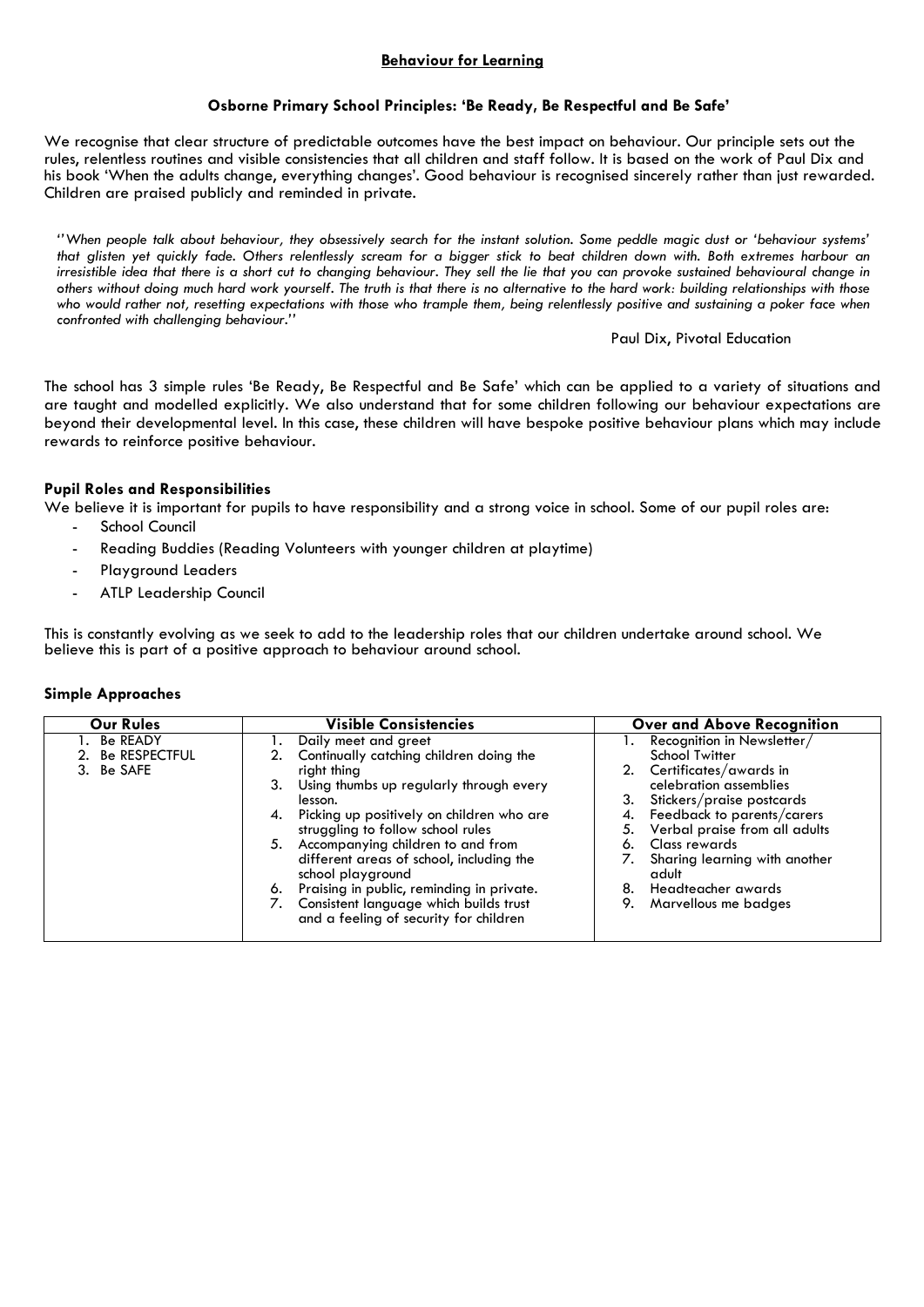|                                          | Stepped Boundaries - Gentle Approach, use child's name, child level, eye contact, deliver message                                                                            |
|------------------------------------------|------------------------------------------------------------------------------------------------------------------------------------------------------------------------------|
| 1. REMINDER                              | I noticed you chose to  (noticed behaviour)                                                                                                                                  |
|                                          | This is a REMINDER that we need to be (Ready, Respectful,                                                                                                                    |
|                                          | Safe)                                                                                                                                                                        |
|                                          | You now have the chance to make a better choice                                                                                                                              |
|                                          | Thank you for listening                                                                                                                                                      |
|                                          | Example - 'I notice that you're running. You are breaking our school rule of being safe. Please walk.                                                                        |
|                                          | Thank you for listening.'                                                                                                                                                    |
| 2. WARNING                               | I noticed you chose to  (noticed behaviour)                                                                                                                                  |
|                                          | This is the second time I have spoken to you.                                                                                                                                |
|                                          | You need to speak to me for two/five minutes after the lesson.                                                                                                               |
|                                          | If you choose to break the rules again you will leave me no choice but to ask you to, (work at another                                                                       |
|                                          | table/work in another classroom / go to the quiet area etc ) (learner's name),                                                                                               |
|                                          | I expect from you. Think carefully. I know that you can make good choices. Thank you for listening/I'm                                                                       |
|                                          | glad we had this conversation.                                                                                                                                               |
|                                          | Example - 'I notice you are not ready to do your learning. You are breaking our school rule of being                                                                         |
|                                          | ready. You have now chosen to catch up with your learning at playtime. Do you remember that                                                                                  |
|                                          | yesterday you started your learning straight away and got it finished? That is what I need to see today.                                                                     |
|                                          | Thank you for listening'                                                                                                                                                     |
| 3. TEACHER TIME TO                       | I noticed you chose to  (noticed behaviour)                                                                                                                                  |
| <b>RESET</b>                             | $CLASSROOM: You need to (go to quiet area/go to sit with another class/go to another table)$<br>PLAYGROUND: You need to(stand by a staff member/sit at the picnic bench etc) |
|                                          | I will speak to you in two/five minutes.                                                                                                                                     |
|                                          | Example - 'I notice you have chosen to use rude words. You are breaking our school rule of being                                                                             |
|                                          | respectful. You have now chosen to sit at the bench. I will come and speak to you in two/five minutes.                                                                       |
|                                          | Thank you for listening'                                                                                                                                                     |
|                                          |                                                                                                                                                                              |
|                                          | Follow up - Classroom Reflect & Repair                                                                                                                                       |
|                                          | Note: Reflect and repair for should be done with the class teacher or TA for lower-level behaviour e.g.                                                                      |
|                                          | a child being chatty in class or where children have then turned their behaviour around.                                                                                     |
| 4. LUNCHTIME TIME                        | Follow up - Lunchtime Reflect & Repair                                                                                                                                       |
| <b>TO RESET</b>                          | Where behaviour has been more challenging e.g. being aggressive towards others or where this is a                                                                            |
|                                          | reoccurring behaviour, children should attend reflect and repair with a senior leader at lunchtime where                                                                     |
|                                          | they will complete a reflection sheet. This should be recorded on 'Progresso' before the Reflect and                                                                         |
|                                          | Repair session has taken place so senior leaders know who to expect.                                                                                                         |
|                                          |                                                                                                                                                                              |
|                                          | Reflect and repair prompts:<br>1. What happened? (neutral, dispassionate language)                                                                                           |
|                                          | 2. What were you teeling at the time?                                                                                                                                        |
|                                          | 3. What have you felt since?                                                                                                                                                 |
|                                          | 4. How did this make people feel?                                                                                                                                            |
|                                          | 5. Who has been affected and what should we do to put things right?                                                                                                          |
| <b>5. SUPPORTED RESET</b>                | If a child's behaviour continues to escalate and they are at risk of posing harm to themselves or others, the                                                                |
|                                          | class teacher or TA will alert the another member of staff via the helping hand system.                                                                                      |
|                                          | This step follows the same route as step 3, however this is completed with a member of the pastoral or                                                                       |
|                                          | Senior Leadership Team, usually outside of the classroom. This will include:                                                                                                 |
|                                          |                                                                                                                                                                              |
|                                          | Appropriate 'time out' at the member of the SLT's discretion.                                                                                                                |
|                                          | Conversation with parent/carer.                                                                                                                                              |
|                                          | Add to child's my concern record<br>$\bullet$                                                                                                                                |
|                                          |                                                                                                                                                                              |
|                                          |                                                                                                                                                                              |
|                                          | These children will attend reflect and repair with a senior leader in the library where they will complete a                                                                 |
|                                          | reflection sheet. This should be recorded on 'Progresso'.                                                                                                                    |
| <b>NOTE:</b>                             |                                                                                                                                                                              |
| If a child attends Reflect and Repair: - | 3 times within half a term the behaviour lead will alert parents/carers via a 'Marvellous Me' message.                                                                       |
|                                          | 5 times within half a term the behaviour lead will alert parents/carers via a telephone call home.                                                                           |
|                                          | 10 times within half a term the behaviour lead will invite parents in to meet with them and the child, to draw up a support plan                                             |
| <b>REMEMBER:</b>                         |                                                                                                                                                                              |

\* DO NOT describe the child's behaviour to another adult in front of the child

\* It is NOT the severity of the sanction, it is the certainty that the follow up will take place that is important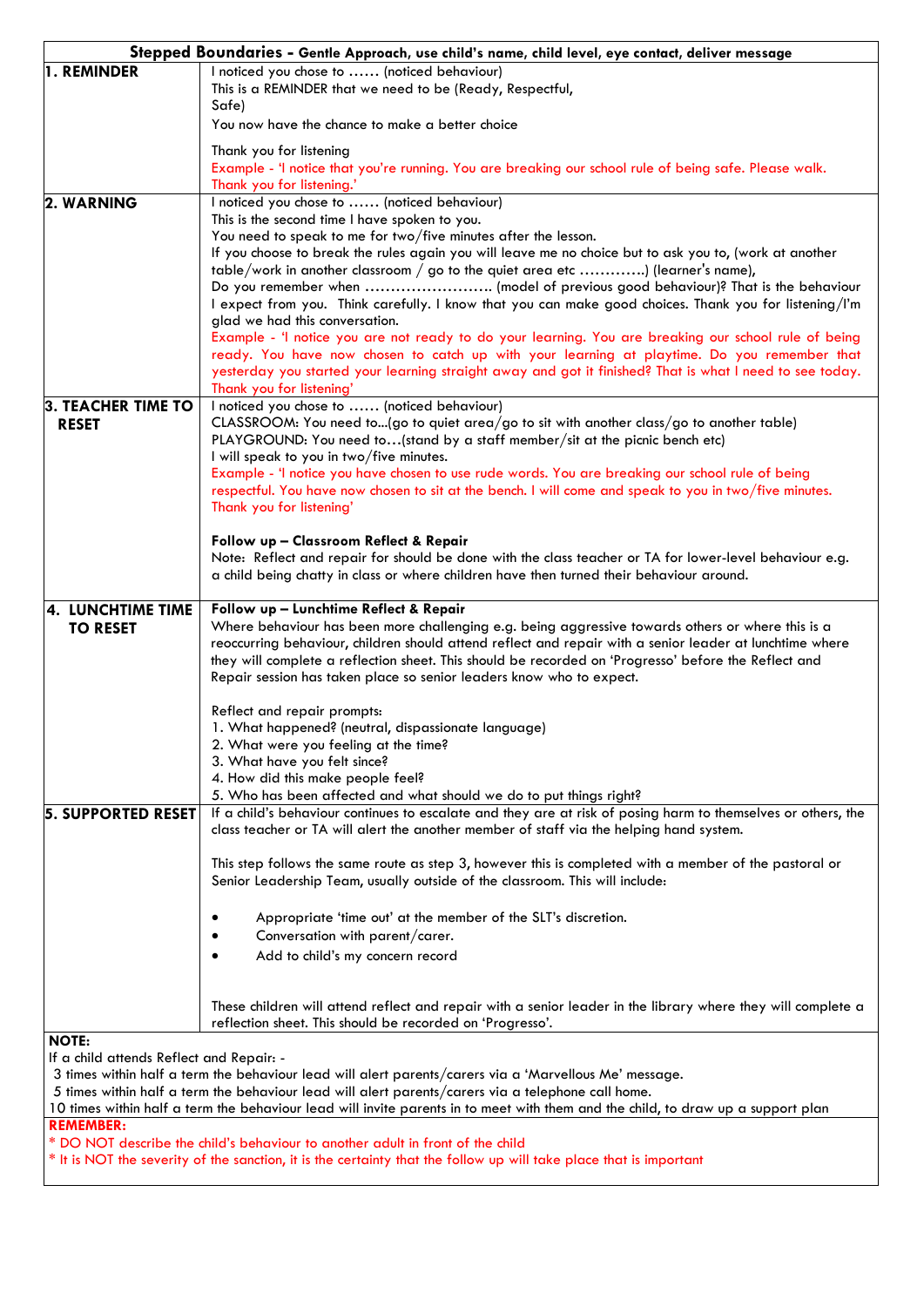#### **TAST**

When incidents do occur within the school setting either in the playground or in the classroom, we encourage children to independently solve the problem before coming to an adult. This builds their confidence and resilience in dealing with their peers in a positive manner. In school we ask children to follow these steps

Do we need to say that this is a powerful team because the School Council lead it's development, hence showing the value of pupil's leadership in school.

- 1. Tell them to STOP and say you don't like it.
	- 2. Ask if it was an accident.
	- 3. Say Sorry and solve the issue.
	- 4. Tell an adult if the problem continues.

#### **Rewards**

At Osborne Primary School we work on the basis of 'catching pupils being good' and praising good behaviour. In order to give regular praise, all staff have 'Marvellous Me' open in the classroom during learning time and a 'thumbs up' is awarded for children who deserve quick praise. In addition to this, teachers award badges and activities on 'Marvellous Me' at least on a weekly basis for every child, this will be monitored by the behaviour lead.

Senior leaders and the pastoral team award special stickers or certificates to children who have been sent for positive reasons. Teachers are also able to give out their own stickers and praise cards to children.

Each week, there is a whole school achievement assembly where children's achievements are celebrated. Attendance awards are also given out termly to pupils with 100% attendance.

#### **Sanctions**

#### **Sanctions** *should*

- 1. Make it clear that unacceptable behaviour affects others and is taken seriously
- 2. Not apply to a whole group for the activities of individuals.
- 3. Be consistently applied by all staff to help to ensure that children and staff feel supported and secure

#### **Sanctions need to be in proportion to the action**

It should also be made very clear that it is the behaviour that is unacceptable, and any sanction should address this, not be made personal to the child.

#### **Adult Strategies to Develop Excellent Behaviour**

- IDENITIFY the behaviour we expect
- **Explicitly TEACH behaviour**
- MODEL the behaviour we expect
- PRACTISE behaviour
- NOTICE excellent behaviour
- CREATE conditions for excellent behaviour

#### **Language around Behaviour**

At Osborne Primary School, we understand that a common and consistent use of language around behaviour is essential in creating clear boundaries to learn how to behave. Phrases such as 'kicked off' are unhelpful in these instances and we should remain professional and calm at all times. Conversations should follow a script and behaviours should be discussed as the behaviours they are, and not be personal to the child.

Conversations around behaviour should be conducted, in the first instance, by the staff member taking the class/group. Low level incidents are logged on 'Progresso'. Serious incidents will be logged on 'My Concern' .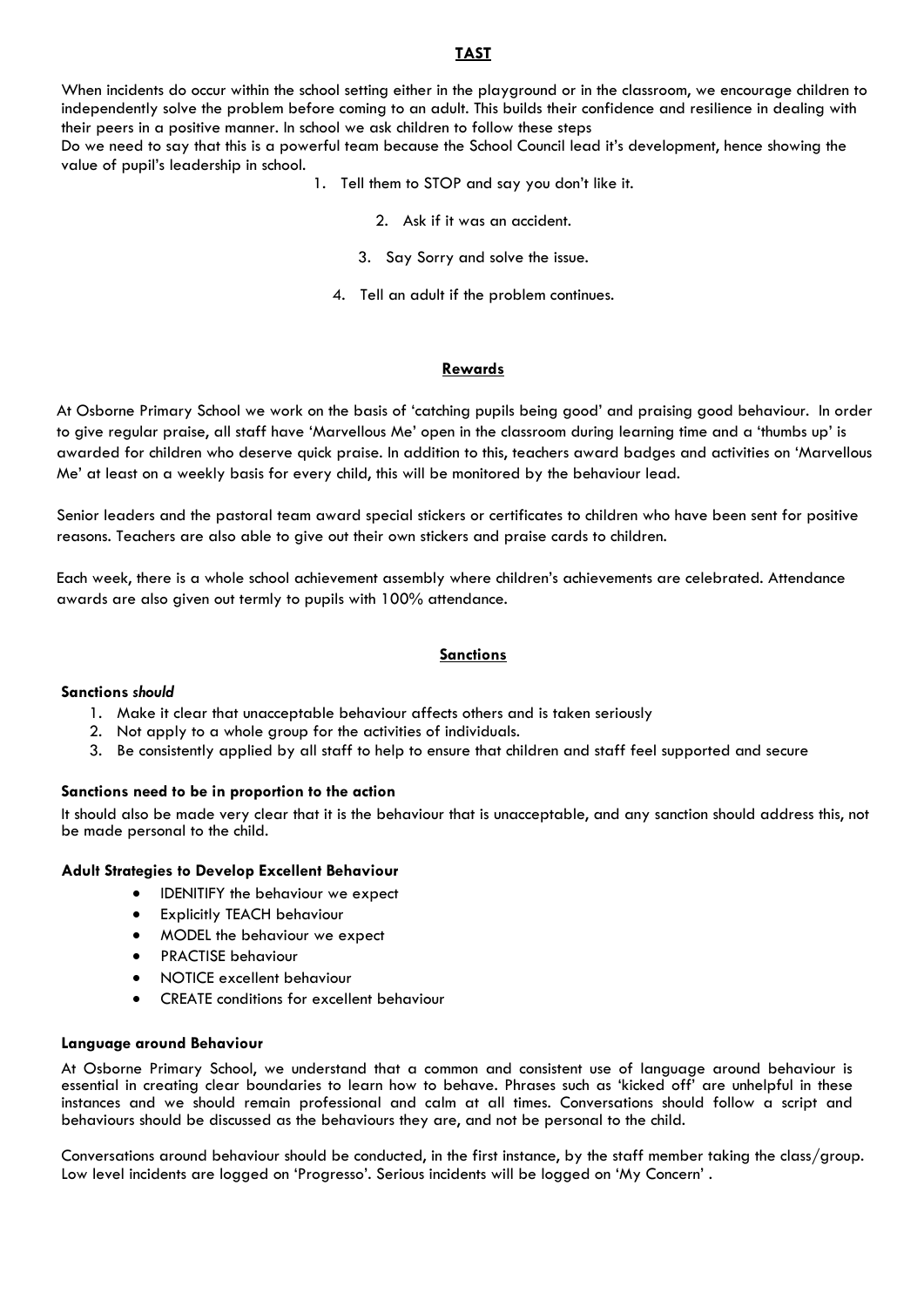#### **Children's offensive language**

When incidents involving any racist, homophobic or provocative statements or regarding religion occur, they are recorded on My Concern, actions are undertaken and reported to ATLP Trust Board via termly safeguarding audits, Local Authority in the annual Safeguarding Audit (Section 175 document) and via a referral to CASS or Early Help Panel if appropriate. Sanctions for breaches of online safety are recorded in the Online Safety Policy.

### **Extreme Behaviours**

Some children exhibit particular behaviours based on early childhood experiences, family circumstances or specific needs. As a school we recognise that their behaviour is their way of communicating their emotions. We also understand that for many children they need to feel a level of safety before they exhibit extreme behaviours. Where possible, we use our most skilful staff to build relationships with each individual child. These children will have bespoke 'De-escalation Plans' which are drawn up in conjunction with teachers, other agencies (where appropriate) and parent/carers.

When dealing with an episode of extreme behaviour, a child may need to be physically restrained, using Positive handling strategies if they or another person are unsafe or at risk of being harmed. This will only be used as last resort and by trained staff only. (See Appendix A)

#### **Currently trained staff are:**

| Mrs T Bonner  | Mr J Heathershaw |  |
|---------------|------------------|--|
| Mrs E Brown   | Miss C Harris    |  |
| Mr M Cornbill | Mrs L McCullough |  |
| Mrs E Cox     | Miss S Prigg     |  |
| Mr R Faris    | Ms S Webb        |  |
| Ms N Gredden  | Ms S Whiteshaw   |  |
|               |                  |  |

The school will record all incidents involving positive handling in a numbered bound book which meets required criteria.

#### **Hand Signals**

As part of communicating with other members of staff during incidents of challenging behaviour, the school has a helping hand system in place. These are to be visible at the front of the classroom for when help is needed.

Children will be asked to take them to another class or member of staff who can support with the incident or if Senior Leader support is needed then they can request for this help.

#### **Exclusions**

See ATLP Exclusions Policy (https://atlp.org.uk/files/2020/07/201912111322390.Exclusion\_Policy202019.pdf)

Exclusions may occur following extreme incidents at the discretion of the Headteacher. A fixed-term exclusion will be enforced under these conditions:

- The child needs time to reflect on their behaviour
- To give the school time to create a plan which will support the child better
- The child being at home will have a positive impact on future behaviour

If these conditions are not met, other options may include a day internal seclusion with a member of the SLT or Headteacher.

We understand that throughout this process, it is imperative that we explain what is happening and why it is happening to parents and arrange meetings to discuss.

On return to the school after a fixed-term exclusion, both parents and the child involved will be invited in for a re-<br>integration meeting to discuss the exclusion, the reasons for the exclusion, expected behaviours and ap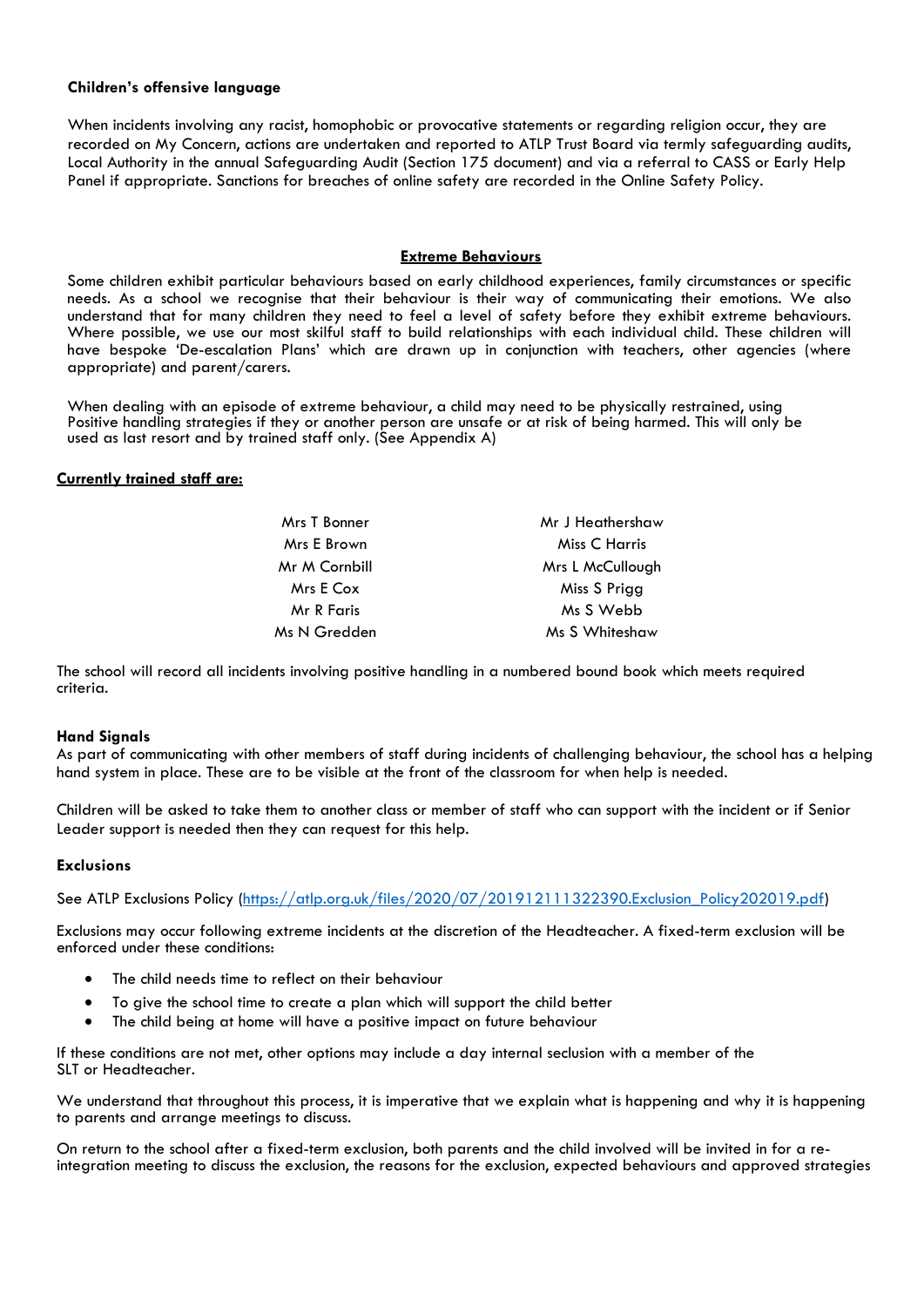to be adapted in future, and offer any additional support, if needed. The proforma outlined in Appendix 1 will be used for this meeting.

#### **Physical Attacks on Adults**

At Osborne Primary School, we take incidents of violence towards staff very seriously. We also understand that staff are the adults in the situation and can use a 'common sense' approach to keep themselves and the child safe to manage the situation effectively. Staff can use 'reasonable measures' to protect themselves in accordance with our *Physical Intervention*  and *Use of Reasonable Force Policy (Appendix A)* and should call for support if needed. Only staff who have been trained in physical restraint should restrain a child for a prolonged period.

We appreciate these incidents can cause distress for the adults involved, therefore all staff are entitled to take some time away from the classroom in school to recover their composure. In extreme cases, the member of staff may be allowed to go home by a member of SLT.

Whilst incidences of violence towards staff are wholly unacceptable, we must remember that we are a nurturing school that values each child under our care. It is important for us as adults to reflect on the situation and learn from our actions. Children who attack adults may do this for several reasons but as adults we need to still show compassion and care for the child. Exclusion will only happen once we have explored several options and have created a plan around a child.

### **Beyond the School Gate**

Whilst this behaviour policy refers mainly to the behaviours of pupils within school premises, the school reserve the right to discipline beyond the school gate.

Our policy covers any inappropriate behaviour when children are:

- taking part in any school organised or school related activity travelling to or from school
- behaviour of pupils or their family members that is criminal and/or raises safeguarding concerns
- wearing school uniform which in some way makes them identifiable as a pupil from our school
- poses a threat to another pupil or member of the public which could adversely affect the reputation of the school

In the incidences above, the headteacher may notify the police of any actions taken against a pupil. If the behaviour is criminal or causes threat to a member of the public, the police will always be informed.

#### **Out of School Behaviour**

The school is committed to ensuring our pupils act as positive ambassadors for us. Taking the above into account, we expect the following:

- Good behaviour to and from school, on educational visits or during learning opportunities in other schools.
- Positive behaviour which does not threaten the health, safety or welfare of our pupils, staff, volunteers or members of the public.
- Reassurance to members of the public about school care and control over pupils in order to protect the reputation of the school.
- Protection for individual staff and pupils from harmful conduct by pupils of the school when not on the school site. The same behaviour expectations for pupils on the school premises apply to off-site behaviour.

#### **Sanctions and Disciplinary Action – Off-Site Behaviour**

Sanctions may be given for poor behaviour off the school premises which undermines any of the above expectations and regardless of whether or not it is an activity supervised directly by school staff. Sanctions may be in the form of withdrawal of privileges, fixed term exclusion or in very serious cases, permanent exclusion. In issuing sanctions, the following will be taken into account:

- The severity of the misbehaviour
- The extent to which the reputation of the school has been affected
- Whether pupils were directly identifiable as being a member of our school
- The extent to which the behaviour in question could have repercussions for the orderly running of the school and/or might pose a threat to another pupil or member of staff (e.g. bullying another pupil or insulting a member of staff).
- Whether the misbehaviour was whilst the pupil was taking part in learning opportunities in another school, participating in a sports event (and in any situation where the pupil is acting as an ambassador for the school) which might affect the chances or opportunities being offered to other pupils in the future.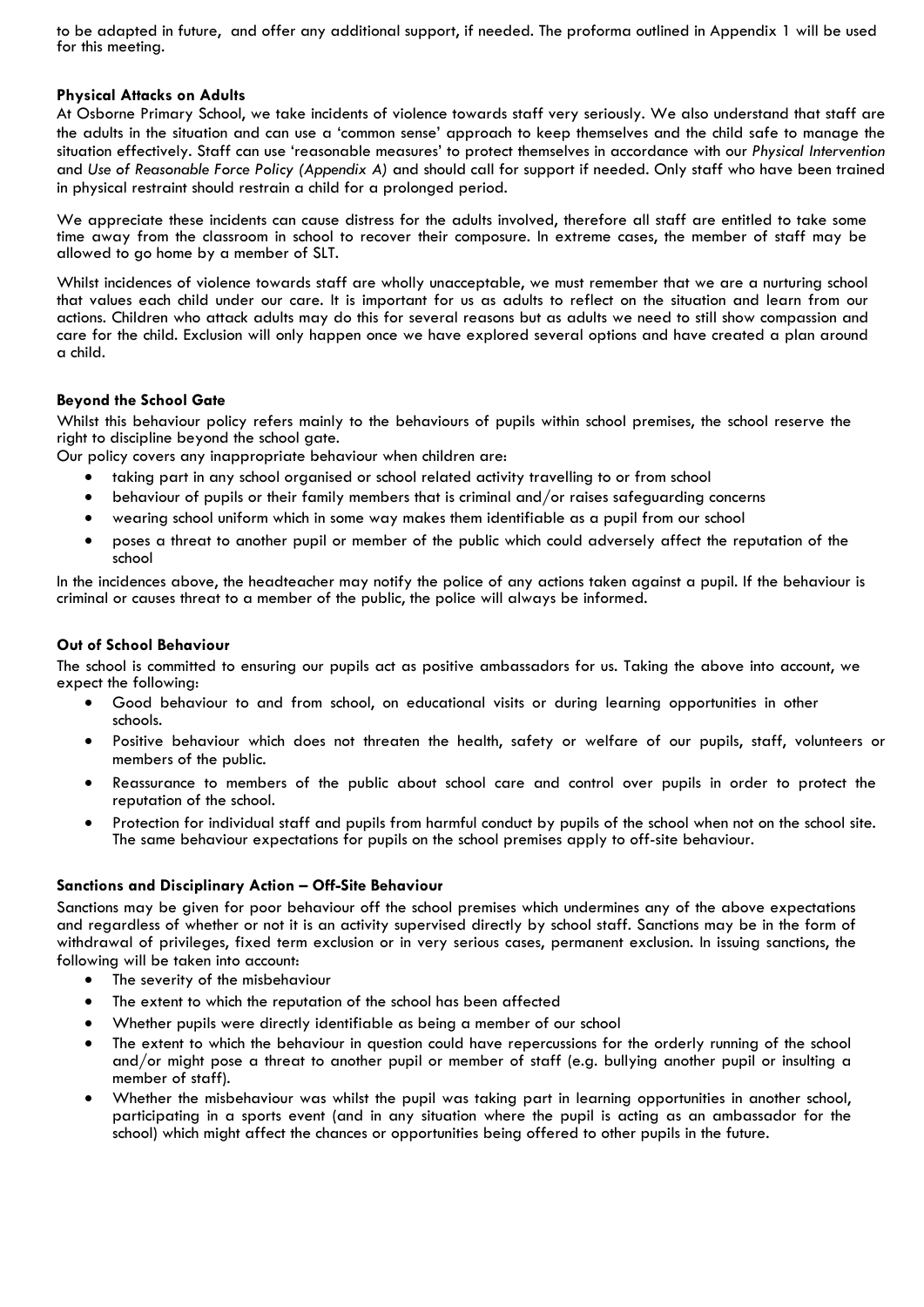# **Application of Behaviour Policy**

This Behaviour Policy is for all of our school community. If it is to be effective, everyone must use it with confidence and consistency.

There may be occasions when adaptations may need to be applied e.g. swimming pool, science or technology lessons, but the same principles of promoting good behaviour through the policy will always apply.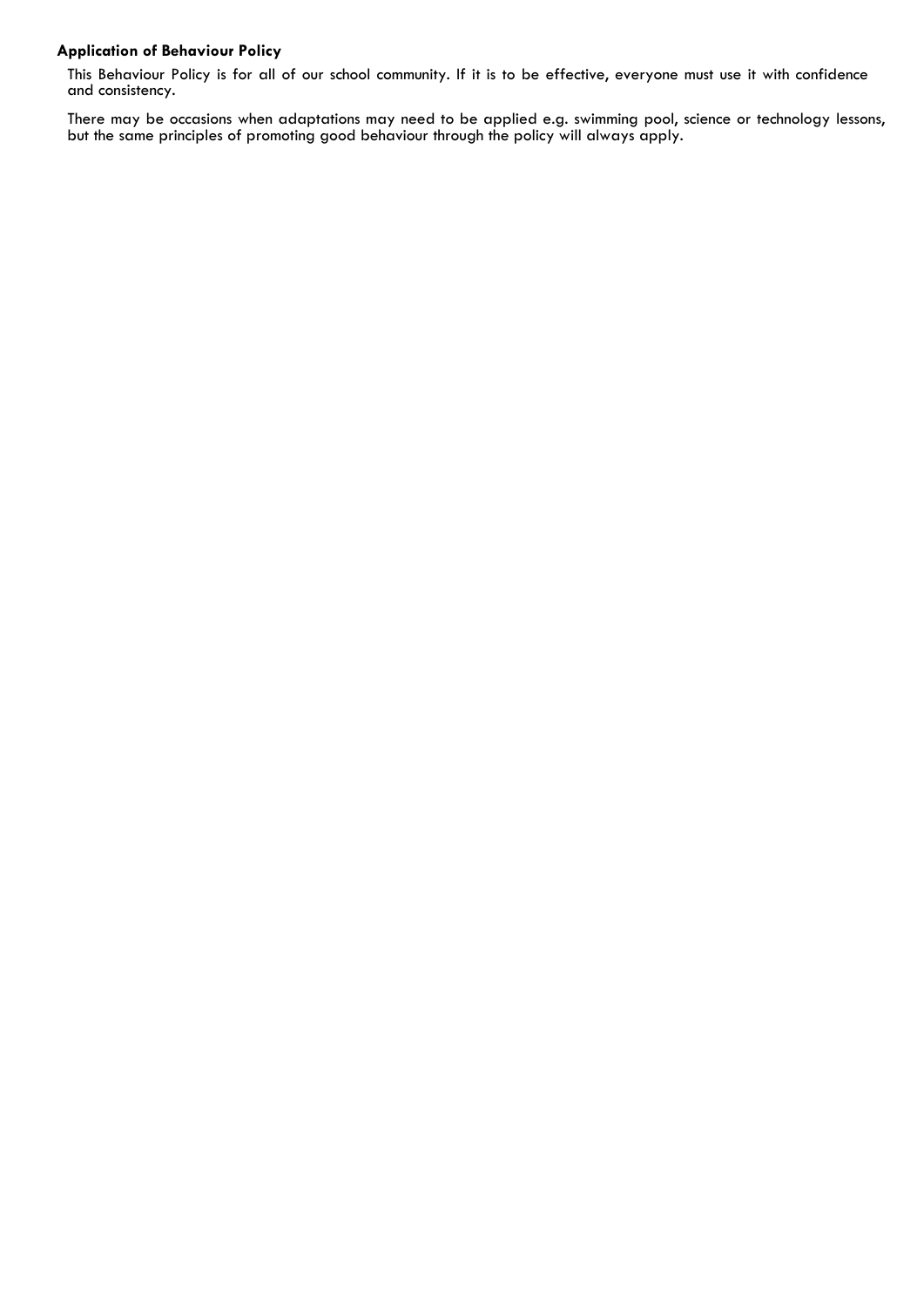# **Principles and Values**

As a school we take bullying and its impact seriously. Pupils and parents should be assured that known incidents of bullying will be responded to. Bullying will not be tolerated. The school will seek ways to counter the effects of bullying that may occur within school or in the local community.

# **Aims**

• All governors, teaching and non-teaching staff, pupils and parents should have an understanding of what bullying is.

• All governors and teaching and non-teaching staff should know what the school policy is on bullying and follow it when bullying is reported.

• All pupils and parents should know what the school policy is on bullying, and what they should do if bullying arises.

All of us have encountered bullying at some point in our lives, but we all deal with it differently. The aim of this policy is to work together to ensure that our school is a safe place for children and adults to be.

# **What Is Bullying?**

Bullying is unacceptable behaviour used by an individual or group, REPEATED over time, that INTENTIONALLY hurts another individual or group either physically or emotionally. In other words, bullying at Osborne Primary School is considered to be, "unacceptable behaviour which occurs **'lots of times, on purpose'."**

Bullying can be:

**Emotional:** being unfriendly, excluding, tormenting (e.g. hiding books, threatening gestures)

**Physical:** pushing, kicking, biting, hitting, punching or any use of violence

**Social:** Purposefully excluding someone, spreading rumours about them or purposefully isolating them.

**Racial:** racial taunts, graffiti, gestures

**Sexual:** unwanted physical contact or sexually abusive comments

**Homophobic:** because of, or focussing on the issue of sexuality

Direct or indirect Verbal name-calling, sarcasm, spreading rumours, teasing

**Cyber bullying:** All areas of internet, such as email and internet chat, Twitter and Facebook misuse.

**Mobile threats** by text messaging and calls. Misuse of associated technology, i.e. camera and video facilities, iPad and games consoles.

# **Bullying may be related to:**

- Race
- Gender
- Religion
- Culture
- SEN or disability
- Appearance or health condition
- Home circumstances, including young carers and poverty
- Sexual orientation, sexism, or sexual bullying, homophobia

Bullying can take place in the classroom, playground, toilets, on the journey to and from school, on residential trips and cyberspace. It can take place in group activities and between families in the local community.

# **Perpetrators and Victims**

Bullying takes place where there is an IMBALANCE OF POWER of one person or persons over another.

This can be achieved by:

- The size of the individual (although larger size does not mean a person cannot be bullied or bullies)
- The strength of the individual
- The numbers or group size involved
- Anonymity through the use of cyber bullying or using email, social networking sites, texts etc.

Staff must remain vigilant about bullying behaviours and approach this in the same way as any other category of Child Abuse; that is, do not wait to be told before you raise concerns or deal directly with the matter. Children may not be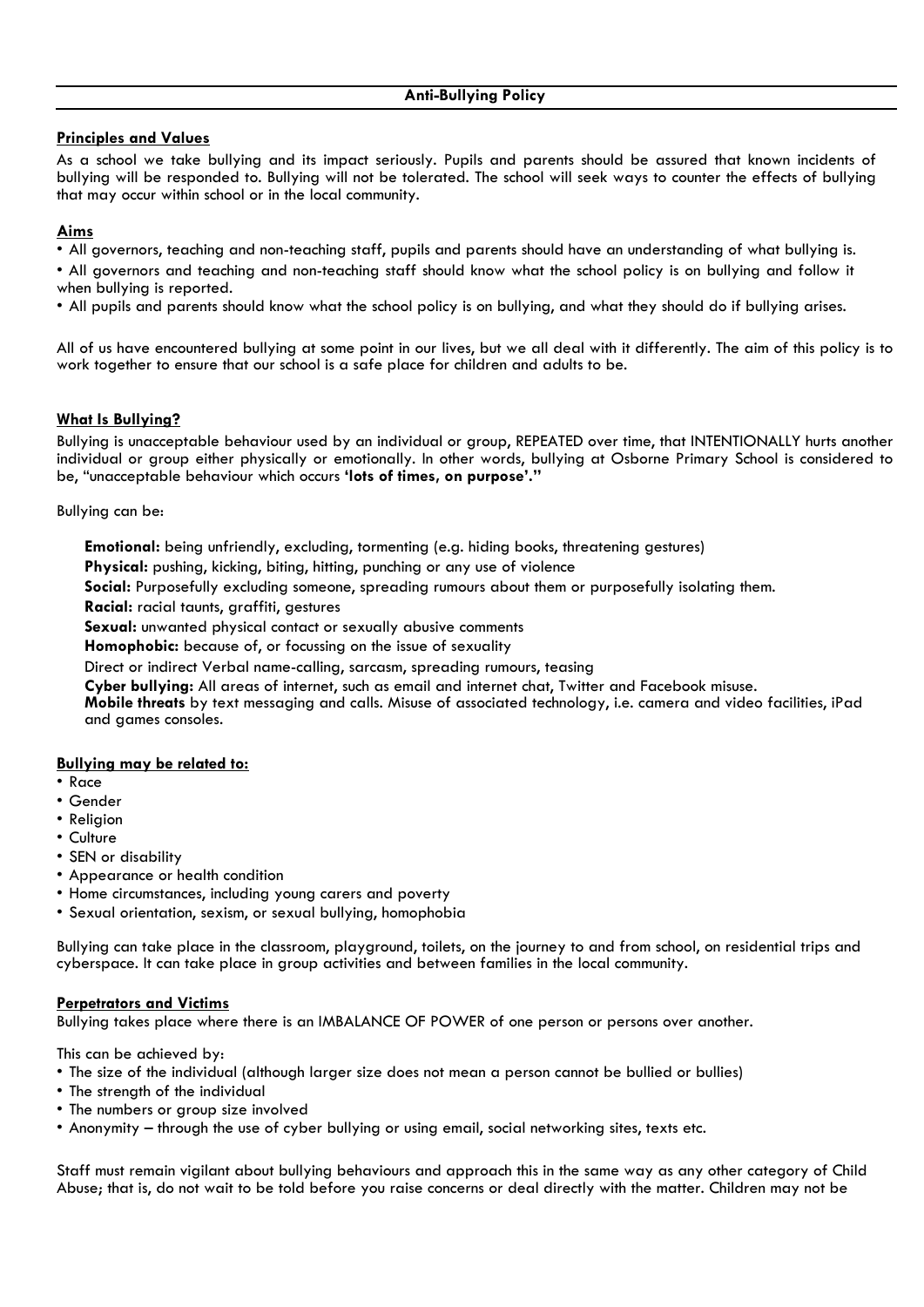aware that they are being bullied; because they may be too young or have a level of Special Educational Needs which means that they may be unable to realise what others may be doing to them.

Staff must also be aware of those children who may be vulnerable pupils; those coming from troubled families, or those responding to emotional problems or mental health issues which may bring about a propensity to be unkind to others, or may make them more likely to fall victim to the behaviour of others.

### **Why is it Important to Respond to Bullying?**

Bullying hurts. No one deserves to be a victim of bullying. Bullying has the potential to damage the mental health of a victim. Everybody has the right to be treated with respect. Pupils who are bullying need to learn different ways of behaving.

## **Signs and Symptoms for Parents and Staff**

A child may indicate by signs or behaviour that he or she is being bullied. Adults should be aware of these possible signs and that they should investigate if a child:

- is frightened of walking to or from school
- begs to be driven to school
- changes their usual routine
- is unwilling to go to school (school phobic)
- begins to truant
- becomes withdrawn, anxious, or lacking in confidence
- starts stammering
- attempts or threatens suicide or runs away
- cries themselves to sleep at night or has nightmares
- feels ill in the morning
- begins to do make less effort with schoolwork than previously
- comes home with clothes torn or books damaged
- has possessions which are damaged or " go missing"
- asks for money or starts stealing money
- has dinner or other monies continually "lost"
- has unexplained cuts or bruises
- comes home hungry (money / lunch has been stolen)
- becomes aggressive, disruptive or unreasonable
- is bullying other children or siblings

stops eating

- is frightened to say what's wrong
- gives improbable excuses for any of the above
- is afraid to use the internet or mobile phone
- is nervous and jumpy when a cyber-message is received
- lack of eye contact
- becoming short tempered
- change in attitude to people at home.

These signs and behaviours could indicate other social, emotional and/or mental health problems, but bullying should be considered a possibility and should be investigated.

#### **Outcomes**

All incidences of bullying will be investigated in accordance with the above stated behaviour pathways. The first step is always to ascertain if it is a 'one-off' incident or is repeated and intentional bullying.

Parents of the alleged perpetrator may also be questioned about the incident or about any concerns that they may be having The child displaying unacceptable behaviour may be asked to genuinely apologise (as appropriate to the child's age and level of understanding) Other outcomes may take place:

- A parent being informed about their child's behaviour and a request that the parents support the school with any sanctions that it takes
- Wherever possible, the pupils will be reconciled.
- In some cases, outside agencies may be requested to support the school or family in dealing with a child continually demonstrating unacceptable behaviour towards others. E.g. police, family support or counsellor.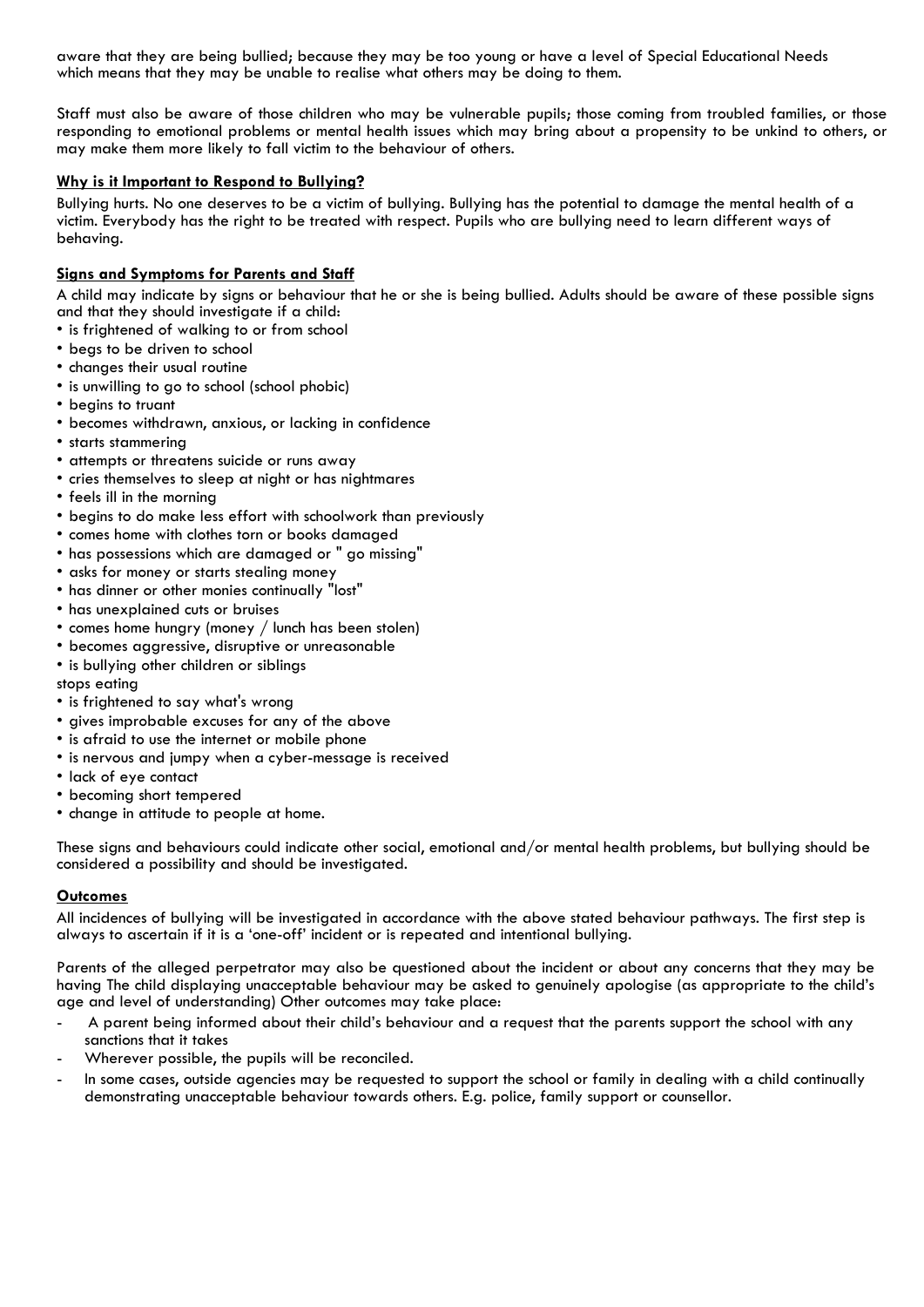- In serious cases (this is defined as children displaying an on-going lack of response to sanctions, that is, no change in behaviour of the perpetrator and an unwillingness to alter their behaviour choices), support from behaviour outreach, counselling, reduced timetables, or even fixed or permanent exclusion will be considered.
- During and after the incident(s) have been investigated and dealt with, each case will be recorded inline with the behaviour policy with regards to logging and tracking incidents.
- Serious cases of bullying and racism are required to be declared and discussed at termly Governors meetings.

# **Prevention and Support**

At Osborne Primary School we use a variety of methods to support children in preventing and understanding the consequences of bullying through assemblies, PSHE lessons, within the Curriculum, work with the Community Police, Antibullying week and continued focus, E-Safety Day, SRE Programme and Protective Behaviours.

Good and kind/polite behaviour is regularly acknowledged and rewarded through our behaviour policy systems.

Staff will regularly discuss bullying, this will inform children that we are serious about dealing with bullying and leads to open conversations and increased confidence in children to want to discuss bullying and report any incidents and concerns about other children's behaviour.

Staff to follow the equality policy; supporting every child in our school. Staff must be careful not to highlight differences of children or an individual child, even if this is done in jest. This gives other children advocacy to use this difference to begin calling names or teasing.

Staff must be vigilant regarding groups of friends together. Friendship groups may bring about the imbalance of power and must be led towards welcoming others to join them and not excluding others from their group.

Staff must reinforce a general message that children do not have to be friends with everyone else, but they must be respectful of everyone else's feelings and be kind to each other.

If a child feels that they are being bullied then there are several procedures that they are encouraged to follow: (not hierarchical)

- Tell a friend
- Tell a teacher or an adult whom you feel you can trust
- Tell a parent or adult at home whom you feel you can trust
- Ring Childline and follow the advice given
- Visit the school website or pupil notice board outside the Learning Mentor Base for ideas of what to do next

# **Advice to Parents**

As the parent of a child whom you suspect is being bullied-

- 1. Report bullying incidents to the class teacher, pastoral leader or member of the leadership team
- 2. In cases of serious bullying, the incidents will be recorded by staff and the Head Teacher notified.
- 3. In serious cases parents should be informed and will be asked to come into a meeting to discuss the problem.
- 4. If necessary and appropriate, police will be consulted
- 5. The bullying behaviour or threats of bullying must be investigated, and the bullying stopped quickly
- 6. An attempt will be made to help the child using unacceptable behaviour towards others, to change their behaviour.

#### **Please do not:**

1. Attempt to sort the problem out yourself by speaking to the child whom you think may be behaving inappropriately towards your child or by speaking to their parents.

2. Encourage your child to be 'a bully' back.

Both of these will only make the problem much harder to solve. Parents should come back to see the Head Teacher if they feel that the bullying is continuing or has not been resolved.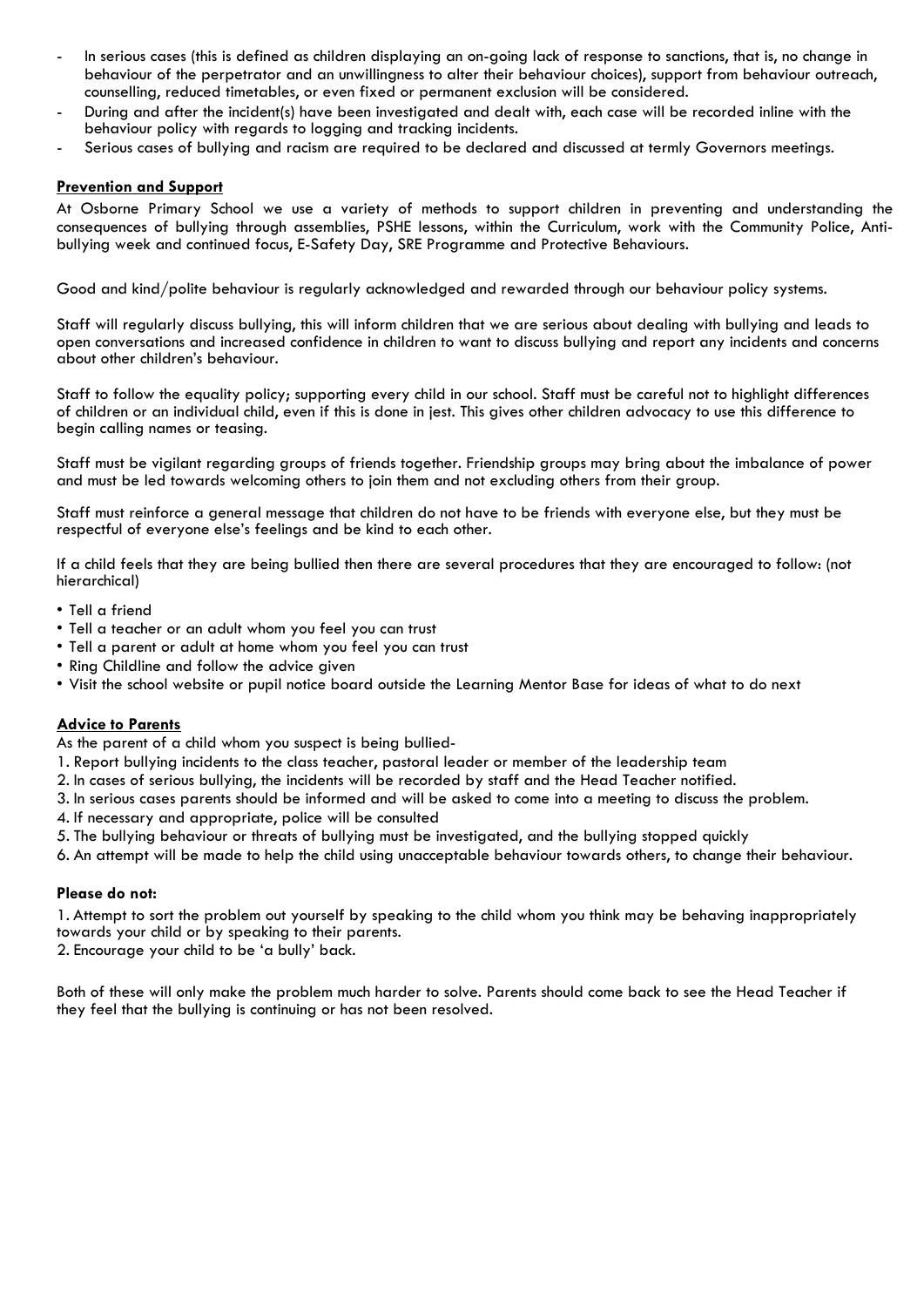# **Key Points**

1. Definitions

**Reasonable force'** - actions involving a degree of physical contact with pupils; it can be used to

Prevent pupils from hurting themselves or others, damaging property, or causing disorder **'Force'**  can mean guiding a pupil to safety, breaking up a fight, or restraining a student to prevent violence or injury

**'Reasonable in the circumstances'** means using no more force than is needed

**'Control'** is either passive – e.g. standing between pupils, or active e.g. leading a pupil by the arm out of a classroom

**'Restraint'** means to hold back physically or to bring a pupil under control

2. The Leaal Position

Who can use reasonable force?

All members of school staff have a legal power to use reasonable force, and it can apply to other adults, e.g. unpaid volunteers or parents accompanying children on a school trip.

Staff should use their professional judgement of each situation to make a decision to physically intervene or not.

Staff should avoid causing injury, pain or humiliation, but in some cases it may not be possible. Schools do not require parental consent to use force on a pupil.

3. When can physical force be used?

Schools can use reasonable force to:

- **Prevent a pupil from being disruptive or remove disruptive pupils if they have refused to follow an** instruction to leave
- Prevent a pupil leaving the classroom where this would risk their safety or disrupt others from attacking someone
- Restrain a pupil at risk of harming someone through physical outbursts  $\overline{?}$

**Schools cannot use force as a punishment – this is always unlawful.**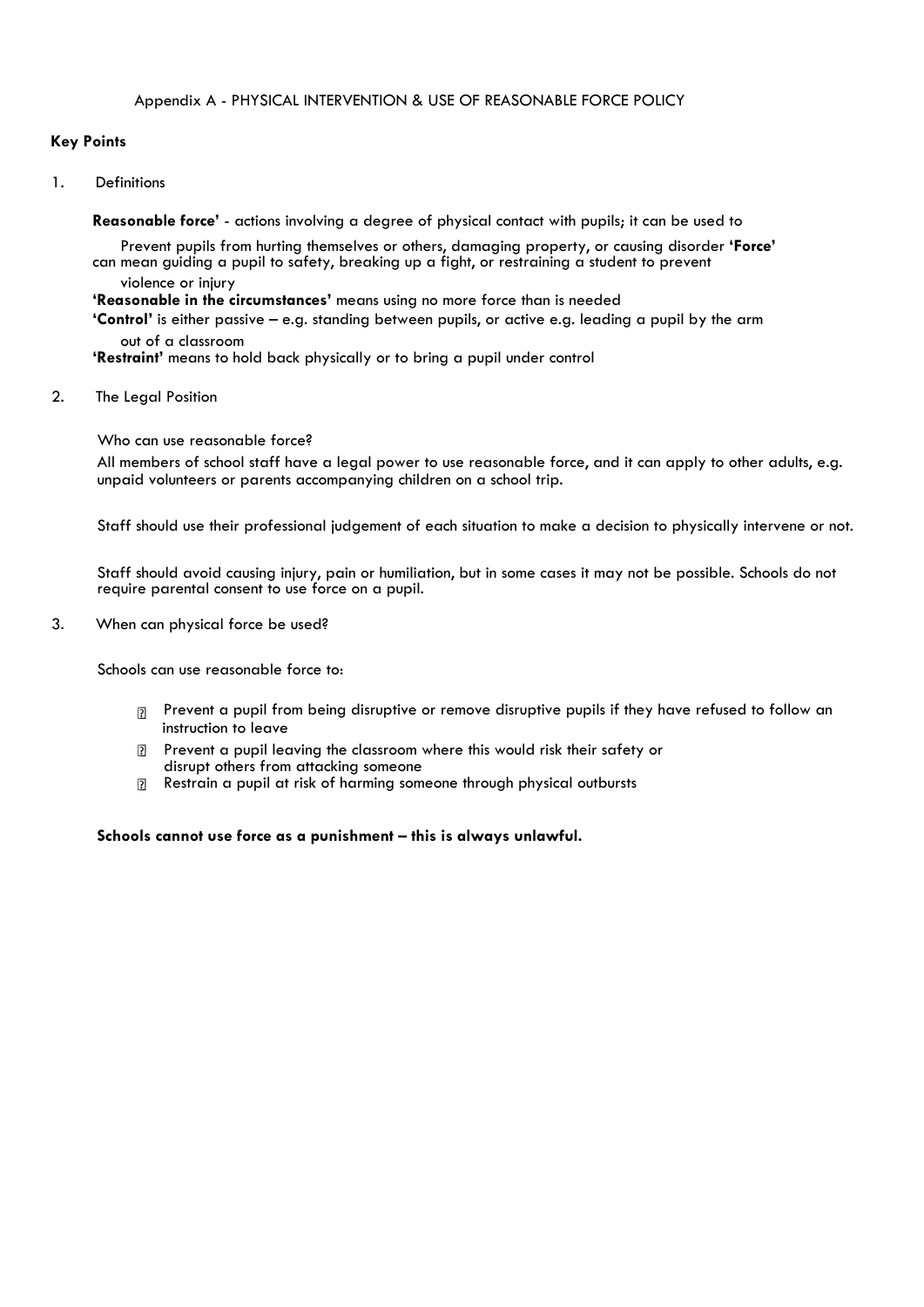# **Appendix 1 – Re-integration Proforma for meeting when a child returns to school from an exclusion.**

| Date of Meeting:                           | Present:                                                   |                              |                                       |                                            |                      |                                  |  |
|--------------------------------------------|------------------------------------------------------------|------------------------------|---------------------------------------|--------------------------------------------|----------------------|----------------------------------|--|
| <b>Pupil Details</b>                       |                                                            |                              |                                       |                                            |                      |                                  |  |
| <b>Pupil Name:</b>                         | Class:                                                     |                              |                                       |                                            |                      |                                  |  |
| Highlight all that apply:                  | None                                                       | <b>Pupil Premium</b>         |                                       | <b>LAC</b>                                 | <b>SEND</b>          | CP/CIN                           |  |
|                                            |                                                            |                              | <b>Exclusion Details</b>              |                                            |                      |                                  |  |
|                                            | Reason for exclusion:                                      |                              |                                       |                                            |                      |                                  |  |
|                                            |                                                            |                              |                                       |                                            |                      |                                  |  |
|                                            |                                                            |                              |                                       |                                            |                      |                                  |  |
|                                            |                                                            |                              |                                       |                                            |                      |                                  |  |
| Date of exclusion:                         | Date of return to school:                                  |                              |                                       |                                            |                      |                                  |  |
|                                            |                                                            |                              | Total number of sessions<br>excluded: |                                            |                      | Total number of days<br>excluded |  |
|                                            |                                                            | Review of current attendance |                                       |                                            |                      |                                  |  |
| Attendance this term                       |                                                            |                              |                                       |                                            | Attendance this year |                                  |  |
| Number of sessions absent: Attendance (%): |                                                            |                              |                                       | Number of sessions absent: Attendance (%): |                      |                                  |  |
| NB: 2 sessions is equal to 1 day           |                                                            |                              |                                       |                                            |                      |                                  |  |
|                                            |                                                            | What has been discussed?     |                                       |                                            |                      |                                  |  |
|                                            | What strategies will be put in place to support the child? |                              |                                       |                                            |                      |                                  |  |
|                                            |                                                            |                              |                                       |                                            |                      |                                  |  |
|                                            |                                                            |                              |                                       |                                            |                      |                                  |  |
|                                            |                                                            |                              |                                       |                                            |                      |                                  |  |
|                                            |                                                            |                              |                                       |                                            |                      |                                  |  |
|                                            |                                                            |                              |                                       |                                            |                      |                                  |  |
|                                            |                                                            |                              |                                       |                                            |                      |                                  |  |
|                                            |                                                            |                              |                                       |                                            |                      |                                  |  |
|                                            |                                                            |                              |                                       |                                            |                      |                                  |  |
|                                            |                                                            |                              |                                       |                                            |                      |                                  |  |
|                                            |                                                            |                              |                                       |                                            |                      |                                  |  |
|                                            |                                                            |                              |                                       |                                            |                      |                                  |  |
|                                            |                                                            |                              |                                       |                                            |                      |                                  |  |
| <b>Targets for Behaviour and Learning</b>  |                                                            |                              |                                       |                                            |                      |                                  |  |
| Pupil:                                     |                                                            |                              |                                       |                                            |                      |                                  |  |
| 1)                                         |                                                            |                              |                                       |                                            |                      |                                  |  |
|                                            |                                                            |                              |                                       |                                            |                      |                                  |  |
| $\mathbf{2}$                               |                                                            |                              |                                       |                                            |                      |                                  |  |
| 3)                                         |                                                            |                              |                                       |                                            |                      |                                  |  |
|                                            |                                                            |                              |                                       |                                            |                      |                                  |  |